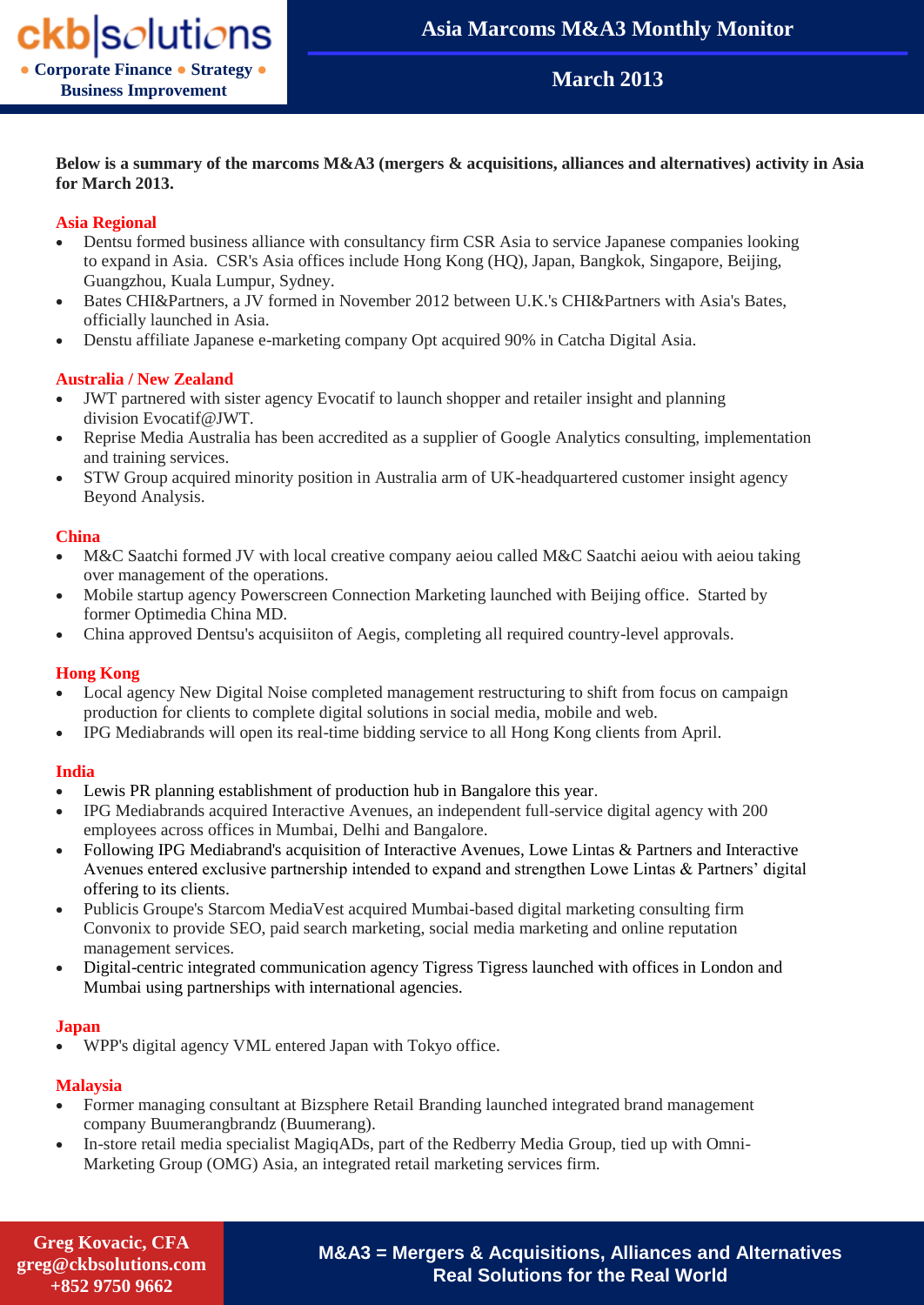# ckb|solutions

**● Corporate Finance ● Strategy ● Business Improvement**

# **Asia Marcoms M&A3 Monthly Monitor**

# **March 2013**

#### **Singapore**

- Lewis PR launched Lewis Pulse, its digital global practice, across six hub cities, including Singapore.
- Australia/NZ agency Jericho Digital Communications, part of Asia Pacific Digital, opened office in Singapore.
- Leo Burnett launched Institute of Behaviour in Singapore with Asia-remit.
- Social media analytics firm Socialbakers is setting up office.
- Singapore ad-matching platform AdzCentral received US\$3.2 million (S\$4 million) in funding from Electric Sheep Capital and Digital Media Partners.

## **Thailand**

JWT's XM Asia Pacific acquired majority stake in local digital and interactive media agency Thomas Idea.

## **Other**

- China media/ad agency Charm released 2012 results. Aegis Media acquired 17.7% in Charm pre-IPO in  $2010$
- o Total Revenue: US\$165.5m / -40.9% VYA
- o Ad Agency revenue: US\$46.2m / +34.9% VYA
- o Media agency revenue: US\$112.8m / -52.8% VYA
- o Net loss: US\$2.5m / 2011 net profit US\$48m
- Interesting graphic comparing 5 of the big holding companies financial performance worldwide for 2012. In Chinese but the order is:

[http://www.madisonboom.com/2013/03/13/hotdigit2012](http://www.madisonboom.com/2013/03/13/hotdigit2012%E5%B9%B4%E5%BA%A6%E4%BA%94%E5%A4%A7%E5%B9%BF%E5%91%8A%E9%9B%86%E5%9B%A2%E8%B4%A2%E6%8A%A5%E6%A6%82%E8%A7%88/) 年度五大广告集团财报概览/

- o Full year operating revenue
- o Net profit
- o Organic growth rate